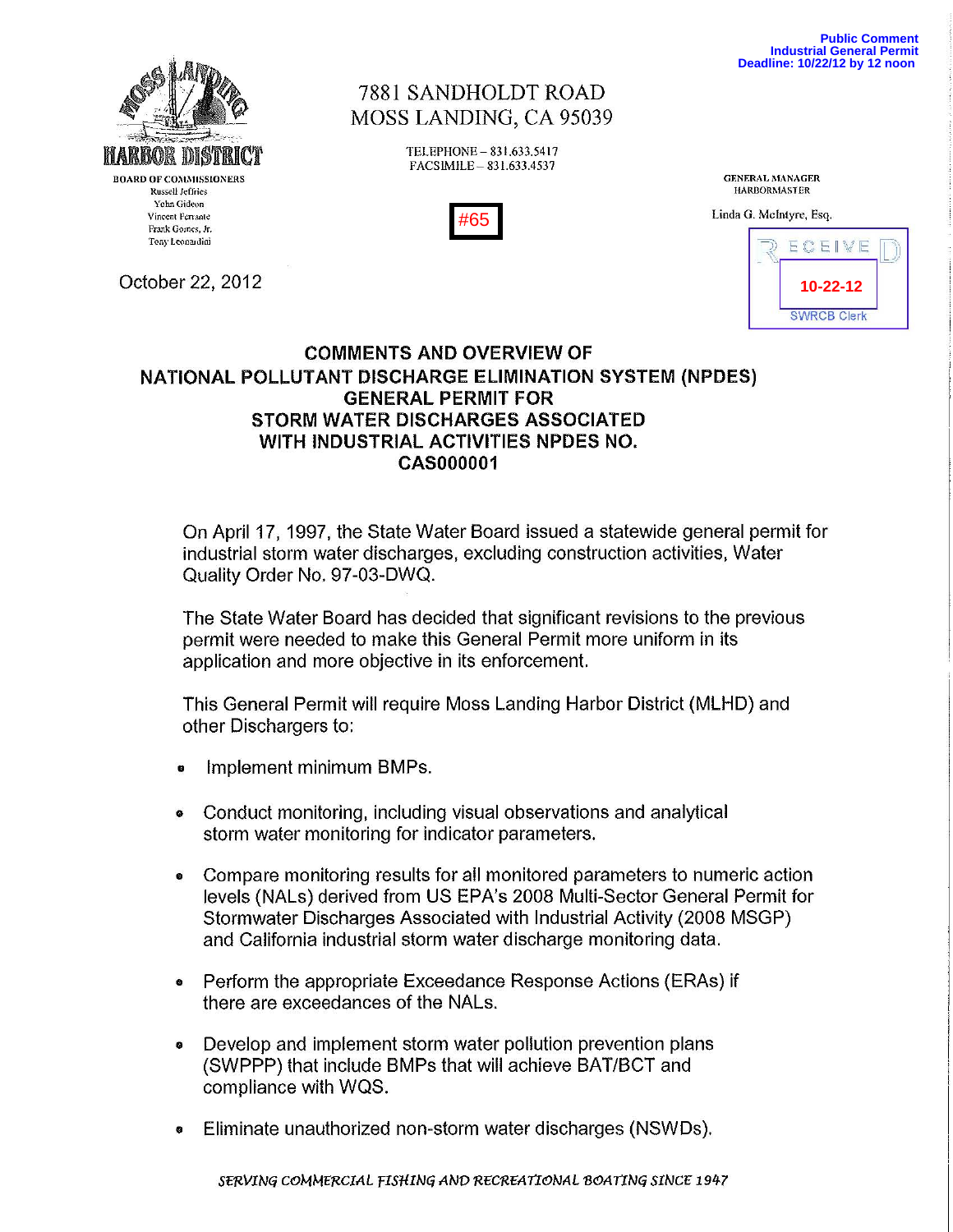<sup>9</sup>Certify and submit via the Stormwater Multi Application Reporting and Tracking System (SMARTS) all permit-related compliance documents. The Discharger's Legally Responsible Person (LRP) shall certify and submit these documents which include, but are not limited to Notices of Intent (NOls), No Exposure Certifications (NECs), Permit Registration Documents (PRDs), SWPPPs, Annual Reports, Notices of Termination (NOTs), Level 1 ERA Reports, Level 2 ERA Technical Reports, and Level 2 ERA Demonstration Technical Reports.

## MLHD Comments on Changes to NPDES General Permit



2

MLHD believes that proposed changes to the general permit will be difficult to achieve and are not applicable to the MLHD industry sector. For example:

- Background/ambient conditions in some hydrogeologic zones may contribute pollutant loadings that would significantly contribute to, if not exceed, the Numeric Action Level/Numeric Exceedance Level (NALINEL) concentrations;
- Some advanced treatment technologies have flow/volume limitations as well as economy of scale issues if required;
- Treatment technologies require that sheet flows be captured and conveyed via discrete channels or basins, which not only can result in significant retrofit cost, but many local ordinances prohibit such a practice as it can cause damage or erosion to downstream gradient property owners or cause other environmental problems; and,
- NELs must be developed with consideration of what is economically achievable for the MLHD and other industrial sectors. The US EPA goes to great lengths evaluating the various BMP technologies available for a particular pollutant, the costs and efficiency of each BMP, and the applicability of the BMPs to the industry as a whole or to a limited number of industrial sites based upon the size of the facility, the quantity of material, and other considerations. These methods should be applied to these proposed changes in the general permit as well.

Because of the above reasons, MLHD does not believe it has the information and resources necessary (monitoring, industry specific, BMP performance, water quality information, monitoring guidelines, costs, and overall effectiveness) to promulgate NELs at this time.

If implemented two major requirements added in this draft permit that provide this new information are:

(1) the new training requirements (Qualified Industrial Storm Water Practitioners (QISPs) I, II, III) and,